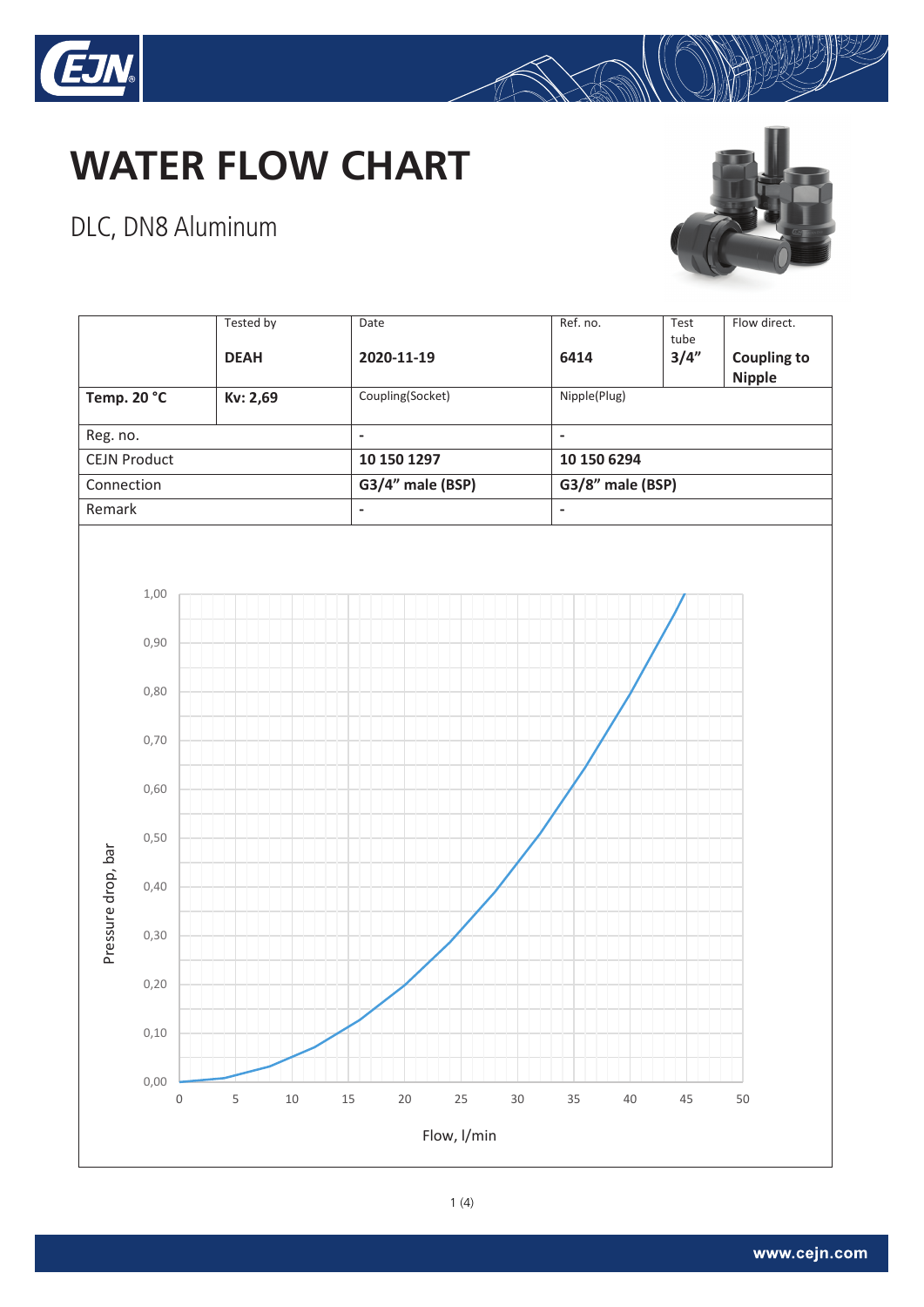

#### DLC, DN8 Aluminum



|                     |                          | <b>Tested by</b> |        | Date           |                  |    |        | Ref. no. | Test tube        | Flow direct.          |  |
|---------------------|--------------------------|------------------|--------|----------------|------------------|----|--------|----------|------------------|-----------------------|--|
|                     |                          | <b>DEAH</b>      |        |                | 2020-11-19       |    |        | 6414     | 3/4"             | Nipple to<br>Coupling |  |
| Temp. 20 °C         |                          | Kv: 2,54         |        |                | Coupling(Socket) |    |        |          | Nipple(Plug)     |                       |  |
| Reg. no.            |                          |                  |        | $\blacksquare$ |                  |    |        |          | $\blacksquare$   |                       |  |
| <b>CEJN Product</b> |                          |                  |        |                | 10 150 1297      |    |        |          | 10 150 6294      |                       |  |
| Connection          |                          |                  |        |                | G3/4" male (BSP) |    |        |          | G3/8" male (BSP) |                       |  |
| Remark              |                          |                  |        |                | $\blacksquare$   |    |        |          | $\blacksquare$   |                       |  |
|                     | 1,00                     |                  |        |                |                  |    |        |          |                  |                       |  |
| Pressure drop, bar  | 0,90                     |                  |        |                |                  |    |        |          |                  |                       |  |
|                     | 0,80                     |                  |        |                |                  |    |        |          |                  |                       |  |
|                     | 0,70                     |                  |        |                |                  |    |        |          |                  |                       |  |
|                     | 0,60                     |                  |        |                |                  |    |        |          |                  |                       |  |
|                     | 0,50                     |                  |        |                |                  |    |        |          |                  |                       |  |
|                     | 0,40                     |                  |        |                |                  |    |        |          |                  |                       |  |
|                     | 0, 30                    |                  |        |                |                  |    |        |          |                  |                       |  |
|                     | 0,20                     |                  |        |                |                  |    |        |          |                  |                       |  |
|                     | 0,10                     |                  |        |                |                  |    |        |          |                  |                       |  |
|                     | 0,00<br>$\boldsymbol{0}$ | $\mathsf S$      | $10\,$ | $15\,$         | 20               | 25 | $30\,$ | 35<br>40 | 45               | 50                    |  |
| Flow, l/min         |                          |                  |        |                |                  |    |        |          |                  |                       |  |

2(4)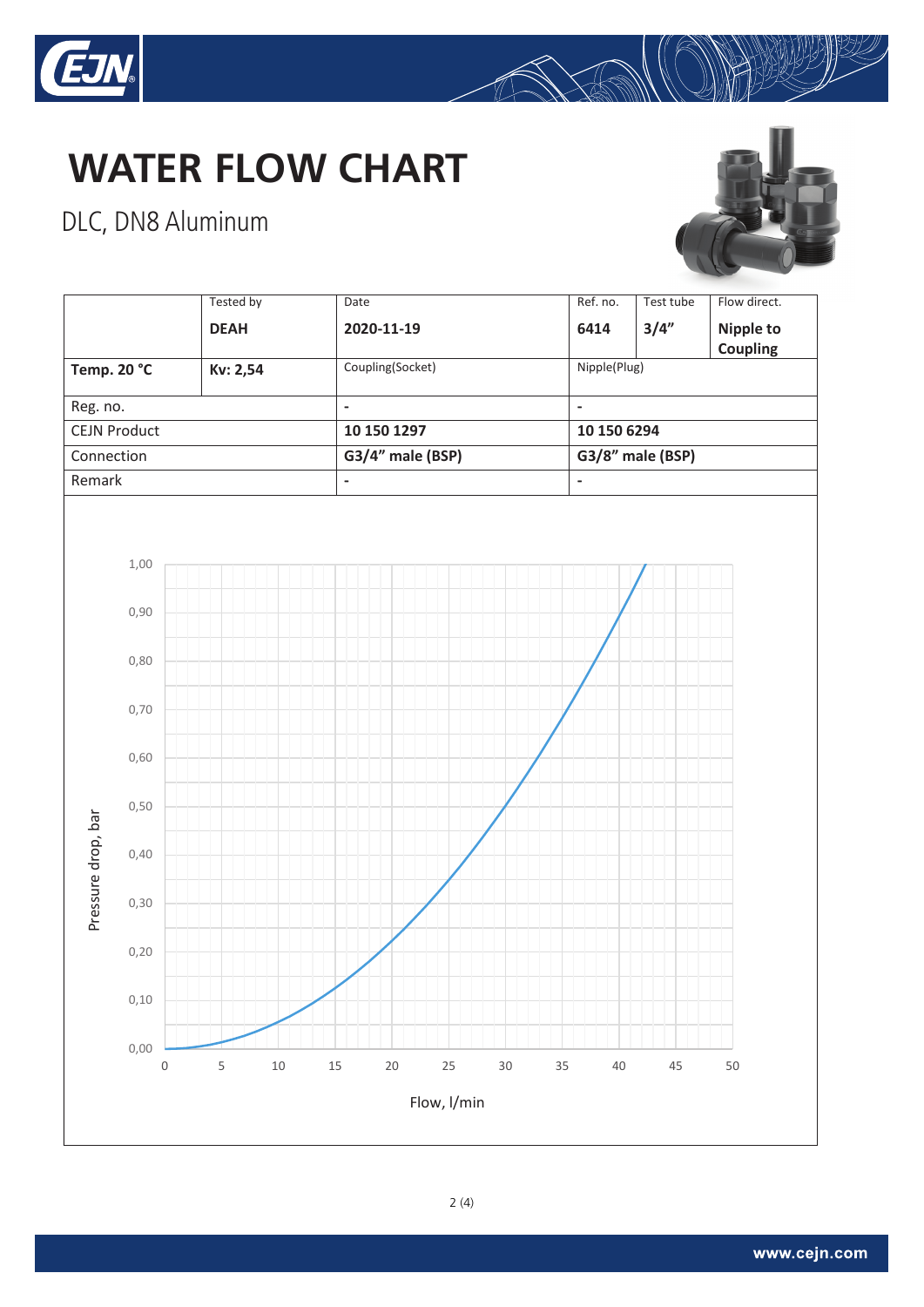

#### DLC, DN8 Aluminum



 $\bigotimes$ 



3(4)